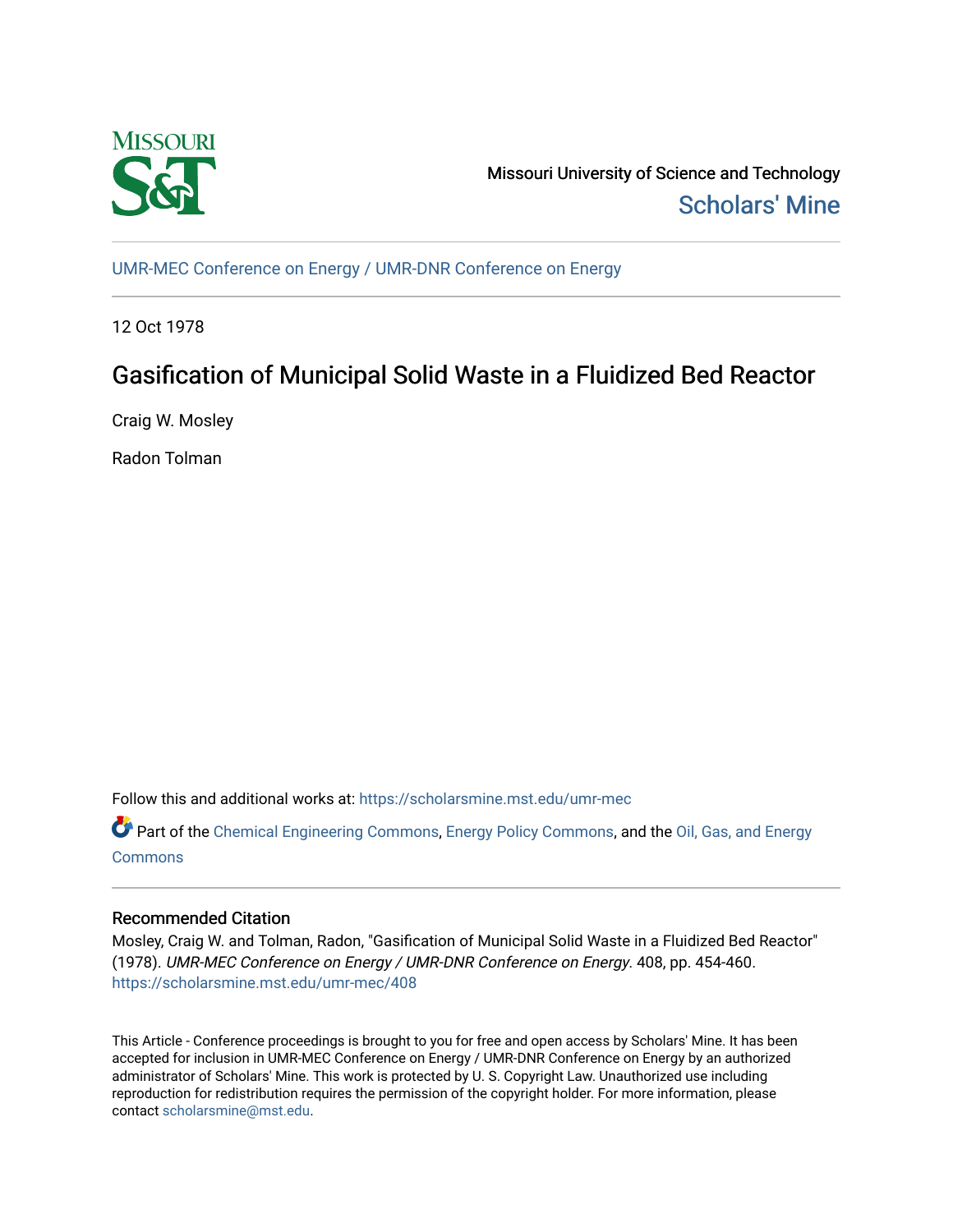#### GASIFICATION OF MUNICIPAL SOLID WASTE IN A FLUIDIZED BED REACTOR

Craig W. Moseley and Radon Tolman Enrecon, Incorporated Denver, Colorado

#### Abstract

Results of pilot plant municipal solid waste gasification studies conducted at the Adolph Coors Company, Golden, Colorado, are presented. The nominal one ton per hour, 150 psig, fluidized bed gasification system was operated during 1973- 1974 using steam and air as oxidants and fluidizing media. These studies show the feasibility of a one-stage, air blown, fluid bed MSW conversion system.

#### 1. INTRODUCTION

Technologies for the production and use of Refuse Derived Fuels are emerging as local and state governments grapple with pressing solid waste problems. Conventional landfill operations are being curtailed in many areas of the country because the additional acreage needed to sustain these disposal sites is either unavailable or too expensive. This problem is most intense near large metropolitan areas where municipal and commercial solid wastes are concentrated. New government regulations (federal and state) covering siting, permitting and operation of sanitary landfills are increasing the cost and decreasing the attractiveness of this conventional disposal option. As a result of these and other obstacles, private companies, in concert with government bodies having various Jurisdictional responsibilities, are intensifying efforts to develop solid waste processing, recycling, and energy recovery technologies. Studies of this nature were conducted by the Adolph Coors Company during 1973 and 1974 on low-Btu gasification of solid waste. The intent of these studies was to provide an alternative disposal option for the Denver Metropolitan Area, while providing a supplementary

fuel source for the Coors companies. Results of pilot plant scale gasification tests will be presented, as well as our concept of a larger scale facility.

#### 2. SOLID WASTE PROCESSING OVERVIEW

#### 2.1 THE SOLID WASTE RESOURCE

Solid wastes potentially represent only a small portion of our nation's raw materials and energy requirements. However, the contributions that can be made through material recycling and energy recovery programs can go a long way toward solving the waste disposal and energy shortage related problems faced by our larger metropolitan areas. It is estimated that the U .S. generates about 136 million tons of mixed municipal and commercial solid wastes each year, which enter the municipal collection and disposal systems. Table 1 shows the various components of this waste stream in tons per year. Based on the approximate breakdown of this stream, shown in Table 1, this represents about 75 million tons per year of organic matter, on a dry basis, with a heating value between 7,000 and 8,500 Btu's per pound. This is comparable to a low rank subbituminous coal. Accounting for collection and processing Inefficiencies, about 85%, or 65 million tons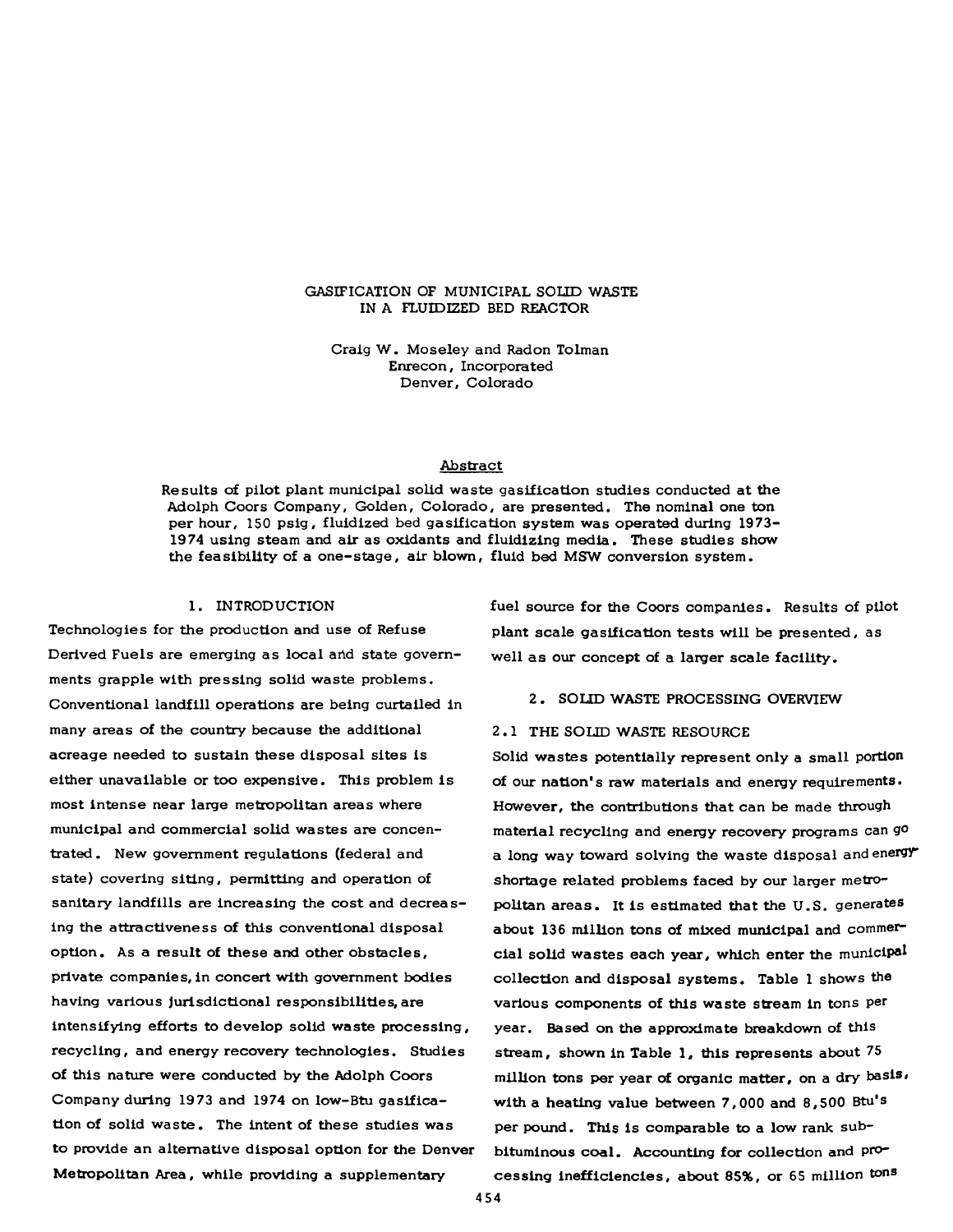#### **Table 1**

| Million Tons | Percent  |  |
|--------------|----------|--|
| per Year     | of Total |  |
|              |          |  |
| 47.6         | 35       |  |
| 21.8         | 16       |  |
| 20.4         | 15       |  |
|              |          |  |
| 12.2         | 9        |  |
| (102.0)      | (75)     |  |
|              |          |  |
| 13.6         | 10       |  |
| 13.6         | 10       |  |
| (27.2)       | (20)     |  |
| 6,8          | - 5      |  |
| 136.0        | 100      |  |
|              |          |  |

| Annual U.S. Production of     |  |  |
|-------------------------------|--|--|
| <u>Municipal Solid Wastes</u> |  |  |

Note: Does not include source separated-intemally recycled industrial wastes.

Source: National Center for Resource Recovery, Inc.

per year of this organic fraction, could be available as feedstock to a variety of energy conversion processes after initial recovery of the inorganic metal and glass components. Significant technical and economic obstacles exist to the recovery of this potential energy resource — obstacles that begin with the initial collection and waste processing operations. The organic or fuel fraction becomes an end product along with aluminum, steel, and glass. While it is possible to collect and recycle certain select components of municipal wastes (magnetic metals, for example) Prior to land filling, it becomes an economic necessity to recycle all components to sustain the cost of the final fuel or energy recovery step. In addition, it appears that a total waste processing operation would require additional revenue in the form of a disposal fee such as that paid to landfill operators. Obviously the disposal fee must be less than that paid to the Present disposal contractor for the recycling operation to be attractive. The fee would be dependent on the volume of waste to be processed and the option chosen for energy recovery.

#### 2.2 ENERGY CONVERSION OPTIONS

Options currently available for conversion of organic wastes to other useful energy forms on a large scale include direct incineration producing steam for space heating or process uses or co-combustion with coal in conventional power generating systems. Both of these approaches are currently being applied; however, not without problems. Combustion of municipal wastes in conventional coal fired equipment requires modification of the coal storage, conveying, and ash recovery systems. Organic wastes may be burned with coal up to about 20% without exceeding boiler design temperatures. These options, or others under development, are predicated on the availability of the prepared waste feed and the reliable operation of a waste processing facility.

Conversion processes at various stages of development include:

- (1) Gasification to low or medium Btu fuel gas.
- (2) Pyrolysis to a gas/liquid fuel mix.
- (3) Anaerobic digestion.

Of these three, gasification is the more advanced. Several large gasification and pyrolysis plants have been operated with encouraging results. These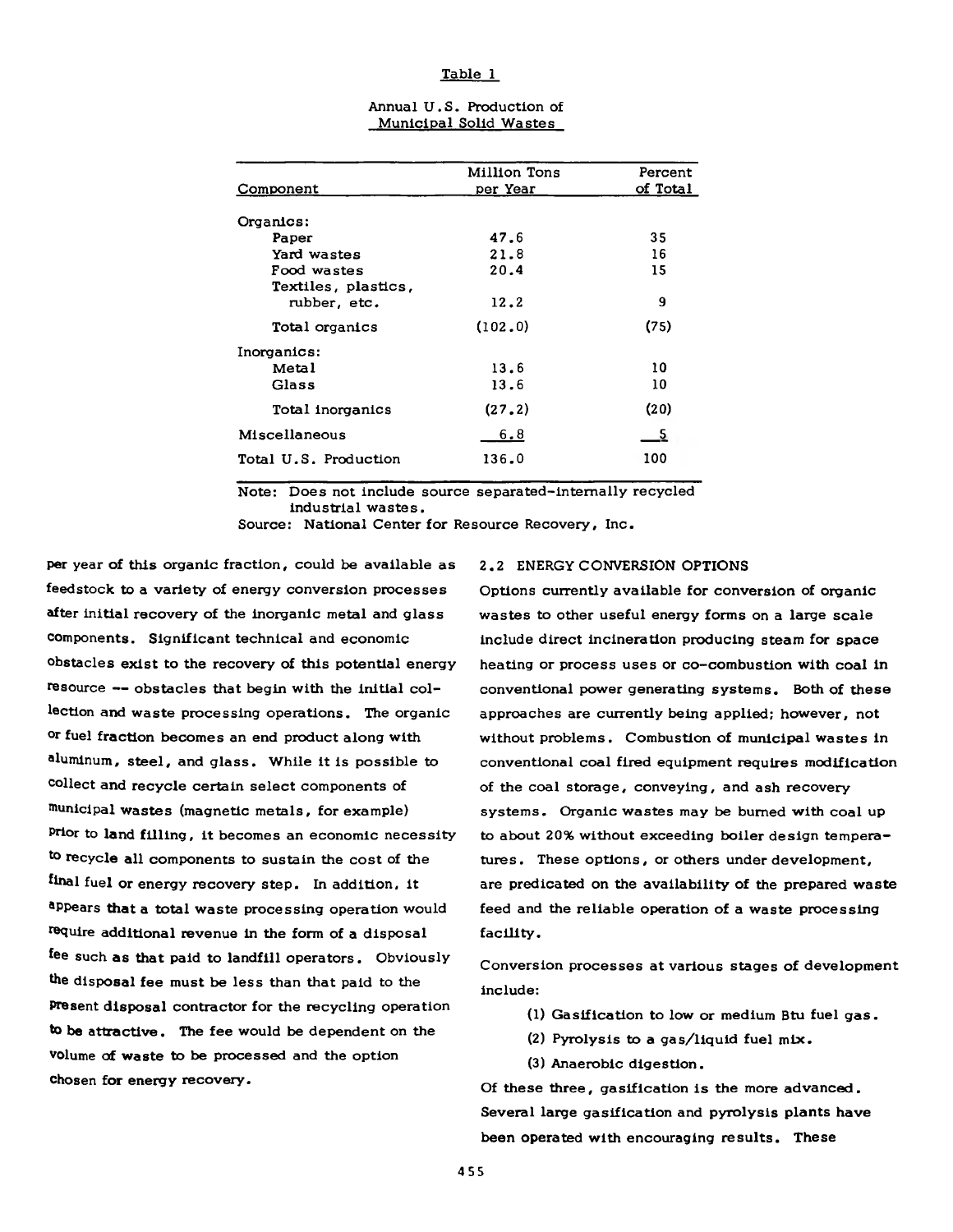technologies, however, are also predicated on large scale total waste processing and recycling systems. Combustion of fuel gas produced from wastes or coal allows higher pressure boiler operation and higher superheater surface temperatures than incineration, in accordance with utility practice. Combustion of fuel gas can provide 30-40% higher water-tube boiler capacity than direct combustion. Penalties are paid, however, in increases in induced-draft fan capacity and modifications to burners to accommodate low Btu gas at rated boiler output. Gas turbine combined cycle power plants using low Btu gas allow higher overall thermal efficiencies than conventional power plants, while allowing use of up to 100% refuse derived clean fuel.

### 3. COORS PILOT PLANT

# 3 .1 PLANT DESCRIPTION

A pilot plant was constructed and operated by the Adolph Coors Company in Golden, Colorado, during 1973 and 1974 to develop and test a municipal solid waste gasification process. Nominal capacity of the plant was one ton per hour of prepared municipal w aste. Primary pilot plant equipment included:

- ( 1) Fluidized bed reactor.
- (2) Screw feeder to handle shredded wastes.
- (3) An air compressor.
- (4) A gas fired superheater to preheat process air and steam.
- (5) A wet product gas scrubber.

(6 ) A high temperature product gas incinerator. The scrubber subsystem included an ash settling tank, recirculating pump, and an induced draft heat exchanger to cool recycle scrubber water. The pilot plant process flow is shown in Figure 1.

Feed preparation was accomplished with a hammermill shredder, air classifier, and a pneumatic conveying system for handling the classified organic material. The feed preparation system provided the reactor section of the plant with minus 3-inch light organic components of general packer-truck refuse. The classifier separated the shredded refuse into light and heavy fractions. The heavy fraction was approximately 30% by weight of shredder feed and contained the recyclable materials. The remaining 70% was the classifier organic light fraction which contained about 30% moisture and

5,000 Btu per pound. The air classification tended to dry this organic fraction which was sent forward to gasification.

3.2 GASIFICATION - REACTIONS/EQUILIBRIA

The development of processes for the gasification of solid wastes parallels very closely developments in coal gasification. These two gasification feedstocks are similar in chemical constituents and therefore undergo the same chemical reactions at gasification conditions. The striking differences between these feedstocks are the relative amounts of carbon, hydrogen, and oxygen they contain, and the chemical structures that link them together. The principal reactions in a gasification system are shown in Table 2. The first reactions that take place are those reactions that produce char while the refuse is rapidly heated to reaction temperature upon entering the fluid bed reactor. These endothermic pyrolysis and cracking reactions receive their heats of reaction primarily from the combustion of a portion of the char as shown in reaction (3) . The steam-carbon reaction, producing CO and H2 *<sup>&</sup>gt;* also requiring a great deal of heat, likewise is sustained by char combustion. The water gas shift and methanation reactions add heat to the system too, but to a lesser extent as dictated by reaction product equilibriums.

The water vapor required for char gasification, reaction (4) , is supplied as refuse moisture and as a product of combustion. Moisture content of the system influences the hydrogen-to-carbon ratio, a key factor determining product gas equilibrium concentrations. The empirical formula for refuse, shown also in Table 2 , gives a hydrogen-to-carbon ratio of 1.6 on a dry basis. Coal typically has such a ratio of less than 1.0. Because the inherent moisture of the refuse feed is available during gasification, the H/C ratio may be as high as  $2.5$ . Thus, refuse is a more favorable gasification feedstock than coal and may be gasified without steam addition as is necessary in coal systems.

These basic reactions define equilibrium concentrations of the principal products; methane  $(CH_4)$ , carbon monoxide (CO), carbon dioxide (CO<sub>2</sub>), and hydrogen  $(H_2)$ . The reaction mechanisms in the refuse gasification system are complex and not well defined. However, of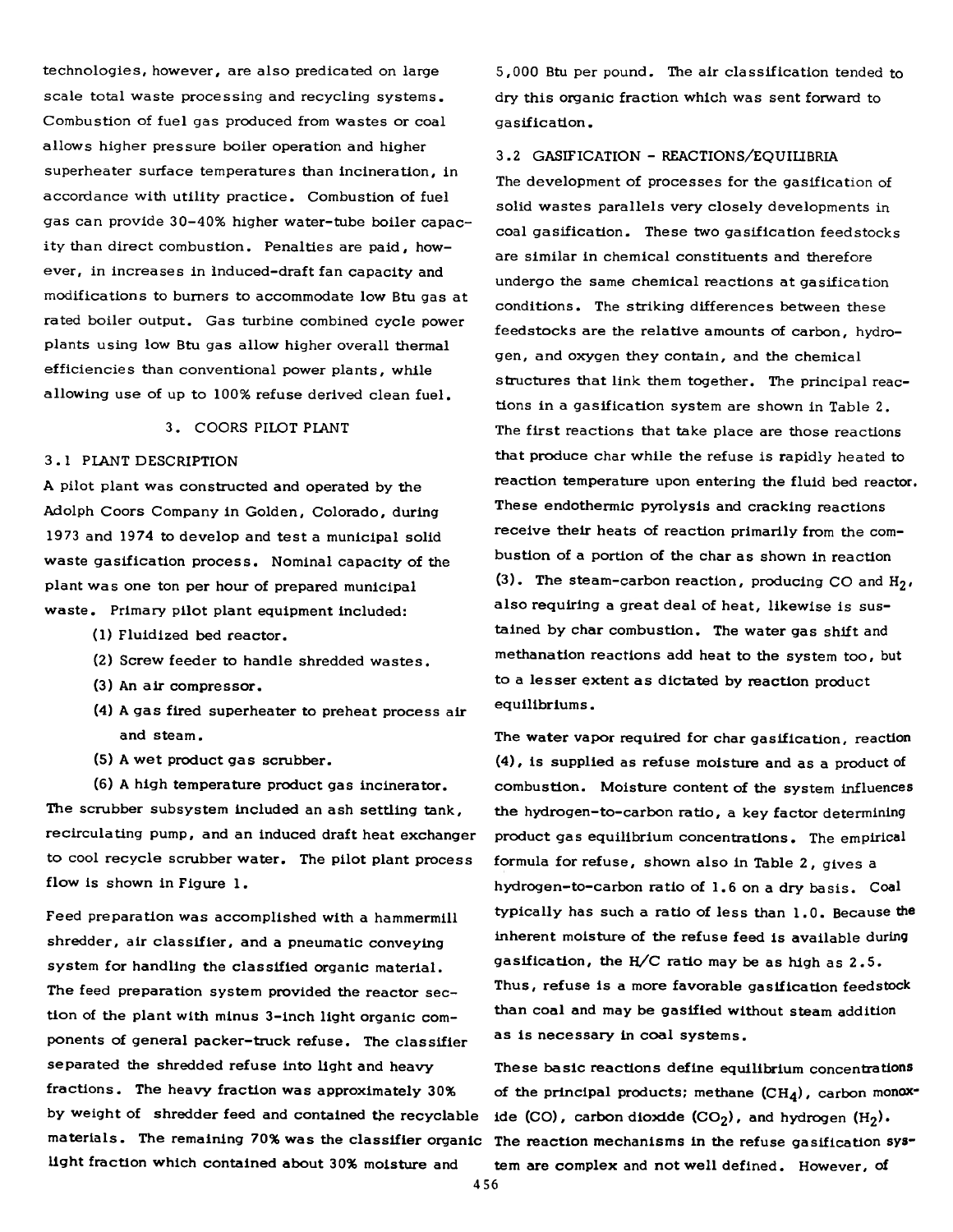

| Principal Gasification Reactions |  |
|----------------------------------|--|
|                                  |  |

|                         |               |                                                                           | Heat of Reaction @ 291 <sup>o</sup> K<br>$\Delta$ H (Kcal/gram mole) |     |
|-------------------------|---------------|---------------------------------------------------------------------------|----------------------------------------------------------------------|-----|
| Pyrolysis (over 850°F): |               |                                                                           |                                                                      |     |
| Refuse                  | $\rightarrow$ | Gas + Liquid + Char<br>(Endothermic)                                      |                                                                      | (1) |
| Pyrolysis liquids       |               | $\rightarrow$ Gas + Char + H <sub>2</sub> O<br>(Endothermic)              |                                                                      | (2) |
| Char Combustion:        |               |                                                                           |                                                                      |     |
| $C + O2$                |               | $\rightarrow$ CO <sub>2</sub> + H <sub>2</sub> O<br>(Strongly Exothermic) | $-94.4$                                                              | (3) |
| Steam Carbon:           |               |                                                                           |                                                                      |     |
| $C + H2O$               |               | $\rightarrow$ CO + H <sub>2</sub><br>(Strongly Endothermic)               | $+31.3$                                                              | (4) |
| Watergas Shift:         |               |                                                                           |                                                                      |     |
| $CO + H2O$              |               | $- H_2 + CO_2$<br>(Exothermic)                                            | $-10.1$                                                              | (5) |
| Methanation:            |               |                                                                           |                                                                      |     |
| $C + 2H2$               |               | CH <sub>4</sub><br>(Strongly Exothermic)                                  | $-18.1$                                                              | (6) |

for solid wastes:

 $f30^448^{\circ}19^{\prime\prime}0.5^{\prime\prime}0.05$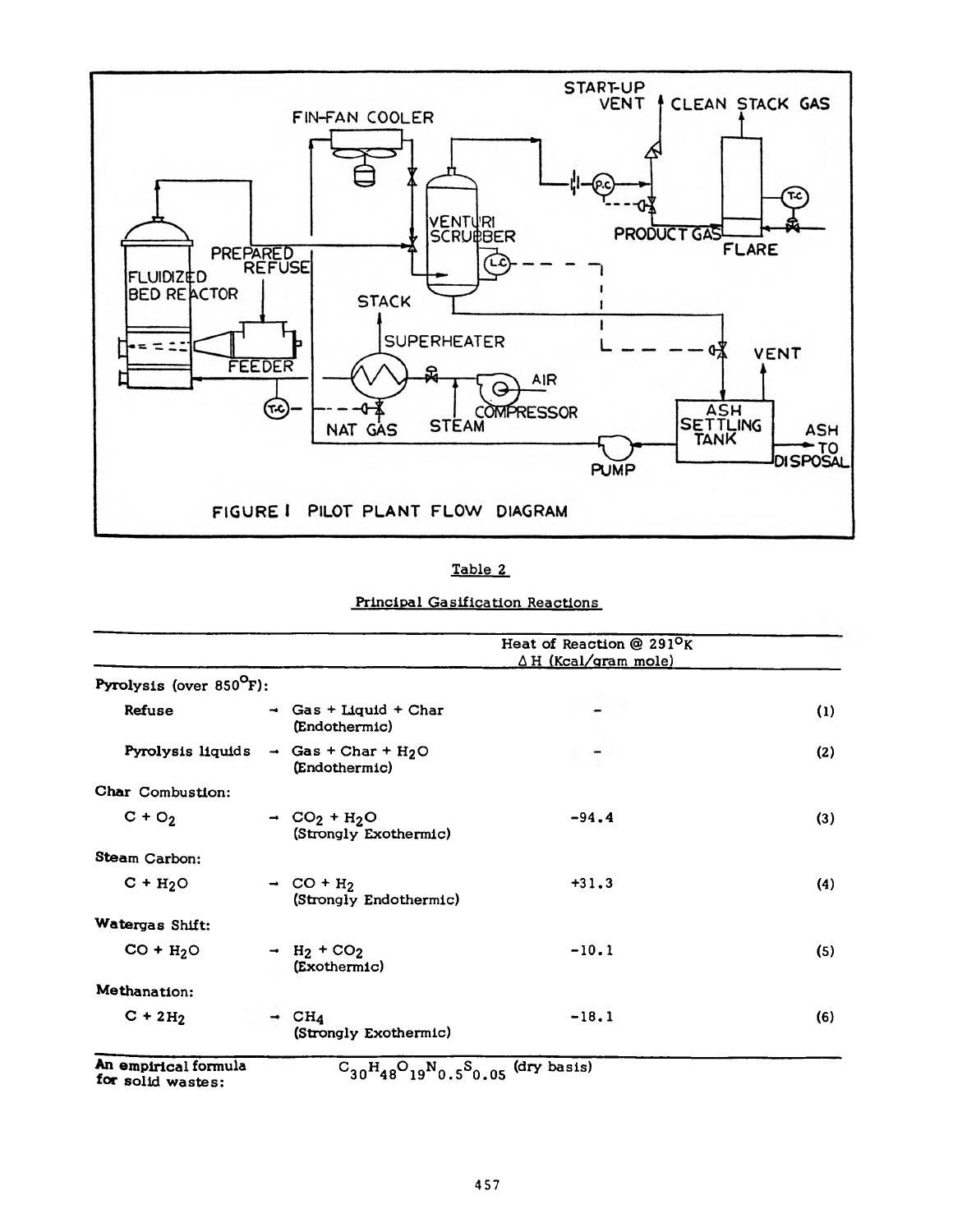more immediate interest than reaction mechanisms are equilibrium gas compositions which are well understood. Factors influencing equilibrium concentrations are primarily temperature and pressure, while the degree to which equilibrium is approached is primarily controlled by residence time at reaction conditions. Temperature increases in the system tend to retard the exothermic water gas shift and methanation reactions while enhancing the endothermic steam-carbon reaction. Thus, a balance is struck in the system between low temperature levels near 800<sup>°</sup>F favoring methane formation and higher temperatures favoring char conversion. Gasification temperatures between 1200°F and 1400<sup>o</sup>F are common, giving acceptable reaction rates and gas compositions. Theoretically, increasing system pressure favors methane formation dramatically up to about 20 atmospheres, increasing product gas heating value. However, experimental data by others for refuse systems have shown that system pressure does not affect overall gas composition as significantly as theory might predict. The benefits of pressured systems are found practically to be increased system capacity and compatability with gas-turbine power cy cles.

#### 3 .3 TEST RESULTS

Experimental refuse gasification runs made at the Coors pilot plant were of two basic types:

- (1) Runs using superheated steam to supply the heat of pyrolysis.
- (2) Runs using air to supply the heat of pyrolysis by partial combustion of feed material.

In both cases the steam or air served as the fluidizing media for the reactor bed material. During all runs the reactor operated at 1200°F and 10 psig, with a prepared refuse feed rate of about 500 lb/hr. During the steam runs the weight ratio of steam to dry feed was held near 4 .5 , or a steam rate of 1800 lb/hr. The product gas contained between 220 and 360 Btu/scf, depending on steam temperature. While the gas produced during steam-only runs contained no nitrogen and therefore had a relatively high heat content, this mode of operation appeared to be thermally unfavorable. This led to the decision to investigate air gasification.

During the air runs the nominal weight ratio of air to dry feed was  $2.0$ , or an air rate of  $1100$  lb/hr at  $1000^{\circ}$ F. This allowed partial combustion of refuse char to maintain bed temperature at  $1200^{\circ}$ F. The product gas contained between 80 and 130 Btu/scf, depending on the air-to-feed ratio. As feed moisture increased much over 20%, the air-to-feed ratio increased to maintain thermal balance and reactor temperature. This resulted in lower gas quality.

Table 3 shows typical gas and refuse feed analyses during air runs. Note that the methane concentration of 5.5 volume percent is very close to the equilibrium value that would be predicted for this reaction temperature and pressure. This indicates that the reactor configuration and feed residence time allowed an overall approach to equilibrium for this system.

The thermal efficiency of the process appears to be about 75% based on a heat content of 5,000 Btu/lb for feed refuse, 0.07 mm Btu/hr heat leak, and 1.80 mm Btu/hr in the product gas. The apparent gas yield was 36.0 scf per pound of feed, or feed conversion of 93%.

The primary conclusion of these refuse gasification runs is the generation of the heat of pyrolysis by partial combustion of feed char in a single stage fluid bed reactor afforded by air gasification is more efficient than transferring the heat required to the reactor with superheated steam. The recoverable heat in the product gas is sufficient to preheat the process air to  $1000^{\circ}$ F. The superheater used to preheat the process air in these tests simulated product gas waste heat recovery. The addition of a recycle product gas stream to the pilot plant flow scheme would allow greater turn-down of preheated air while maintaining proper gas velocities through the reactor bed.

# 3 .4 CONCEPTUAL LARGE-SCALE ENERGY RECOVERY PLANT

Conceptual engineering studies were conducted at Coors in parallel with pilot plant testing to define the general configuration of a large-scale energy from refuse facility. This facility, as envisioned, would utilize the fluid bed gasification process described in conjunction with commercially available material recovery and separation technology. A block diagram of the major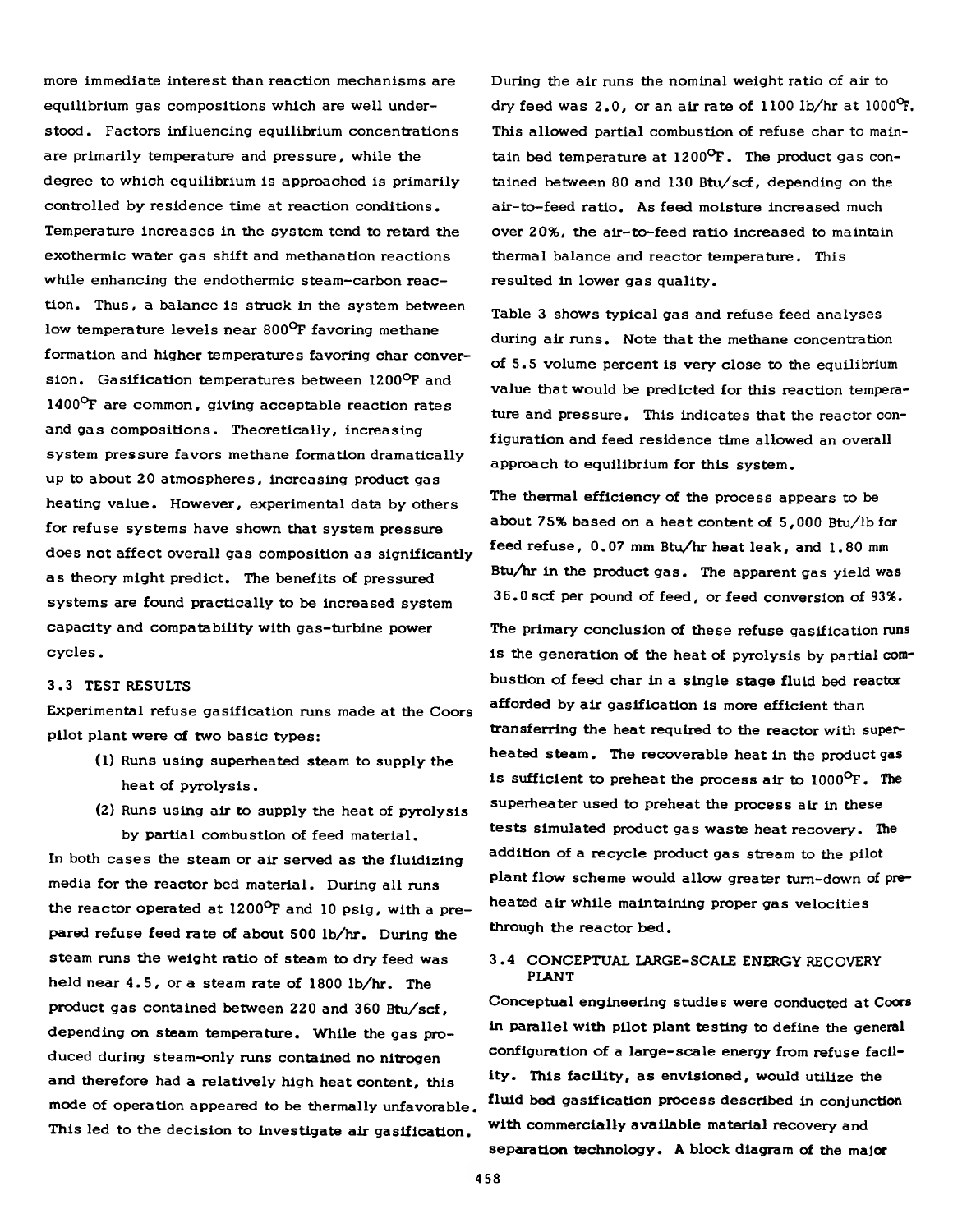# **Table 3**

# Typical Gas and Refuse Feed Analyses During Air Runs (Dry Basis)

| Product Gas:                                                                    |                                                                                 |
|---------------------------------------------------------------------------------|---------------------------------------------------------------------------------|
| CO <sub>2</sub><br>CO<br>CH <sub>4</sub><br>$C_2H_4$<br>H <sub>2</sub><br>$N_2$ | $13.8$ vol $%$<br>17.9<br>5.5<br>0.5<br>8.3<br>$54.0$ (corrected to zero $O2$ ) |
|                                                                                 | 100.0                                                                           |
| Refuse Feed:                                                                    |                                                                                 |
| Carbon<br>Hydrogen<br>Nitrogen<br>Sulfur<br>Ash<br>Oxygen                       | 46.88 Wt %<br>7.40<br>0.11<br>0.27<br>3,49<br>41.85                             |
|                                                                                 | 100.00                                                                          |

components of this facility producing fuel gas sufficient to generate 300 mw of electrical power is shown in Figure 2. Fluidized bed gasification can be easily adapted to both refuse and coal, thus providing a standby fuel which can be used to replace refuse when it is unavailable and for peak loads. Coal can provide pri-

mary capacity for larger plants, This system offers several advantages:

> (1) Utilizes a wide variety of feed materials, including refuse, coal, or waste organic liquids.